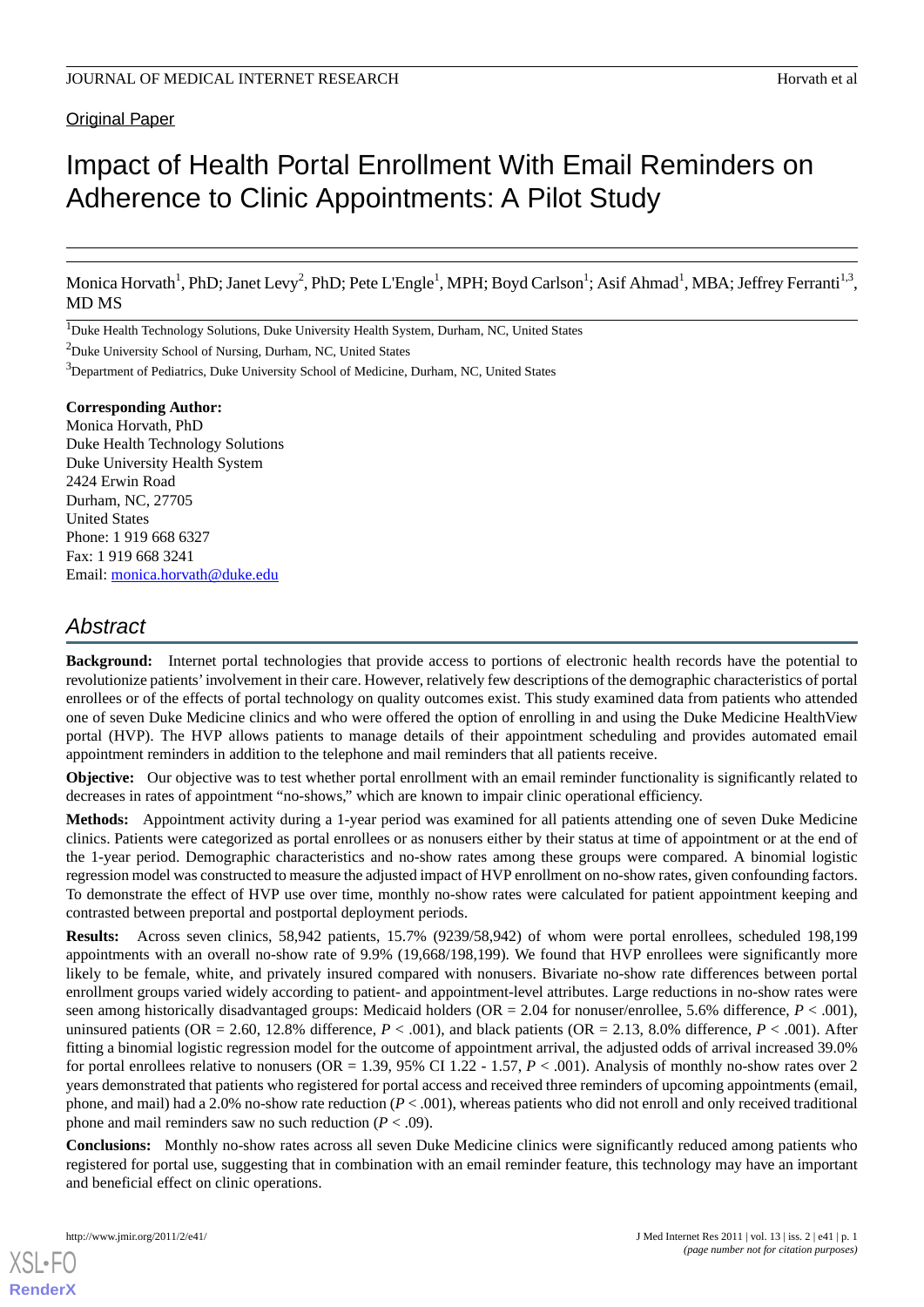*(J Med Internet Res 2011;13(2):e41)* doi:  $10.2196/$ jmir.1702

#### **KEYWORDS**

Reminder systems; Health Information Technology for Economic and Clinical Health Act; medical informatics applications

## *Introduction*

As the availability of the Internet continues to expand and health care consumers grow increasingly comfortable obtaining information online, surveys show that patients desire access to their personal health care information [\[1](#page-11-0)]. Patients have also reported altering their health care behavior based on information they find on the Internet [\[2](#page-11-1)]. Given these developments, health portals—novel Web-based applications that allow patients to securely and privately review portions of their electronic health record (EHR), schedule appointments, find educational information, review medications, and even send messages to providers—have the potential to revolutionize patients' involvement in their own care.

Recently, the Health Information Technology for Economic and Clinical Health **(**HITECH) act (July 2010) defined a detailed program through which Medicaid and Medicare providers could receive incentives for deploying and demonstrating "meaningful use" of certified EHRs [\[3](#page-12-0)]. This program may result in increased patient portal use, as one measure of meaningful use requires that more than 50% of patients requesting an electronic copy of their medical record receive access to that information within 3 business days. Portal applications afford an attractive means for meeting this objective, especially given the fact that patients have been shown to frequently use these tools to access aftercare summaries [[4\]](#page-12-1).

Reports of portal usage and enrollee demographics have been sporadically published over the past few years; most indicate patients primarily use portals for viewing lab and radiology results [\[4](#page-12-1)-[6\]](#page-12-2). The majority of portals described in the literature are health system-dependent, meaning patients can only view their EHR as stored by a single health network. Examination of these studies' demographic characteristics shows that portal enrollees are more likely to be middle-aged, female, privately insured patients with a higher degree of morbidities [\[4](#page-12-1)[,7](#page-12-3)]. These studies typically describe portal deployment and report characteristics of early adopters of the technology, including Kaiser Permanente, the Veterans Affairs health system, Group Health, and Beth Israel Deaconess Medical Center. Meanwhile, there is a notable paucity of follow-up reports describing whether enrollee populations broaden and how portal activities change over time. This absence calls for additional research to assess portal impact on patient outcomes, understand how patients use them, and define a business case for wider adoption [[8](#page-12-4)[-11](#page-12-5)].

Because portals provide patients with direct access to appointment scheduling details, their use may reduce missed appointments—a known barrier to clinic efficiency [[12](#page-12-6)[,13](#page-12-7)] that occurs in 10% to 30% of all appointments [[14\]](#page-12-8). This study describes the demographic characteristics of patients enrolled in the Duke Medicine HealthView portal (HVP) and investigates how portal enrollment may influence appointment attendance at seven Duke Medicine clinics over a 1-year period. Specifically, we sought to test whether portal enrollment coupled with an email appointment reminder function is significantly related to decreases in rates of appointment "no-shows."

# *Methods*

## **The Duke Medicine HealthView Portal (HVP)**

The HVP (deployed in February 2007) is internally developed and supported by a full-time team from Duke Health Technology Solutions (DHTS), an entity within the Duke University Health System (DUHS) that is responsible for information technology initiatives and supports nearly 20,000 full-time health system employees. The HVP is a secure website constructed using IBM WebSphere Portal Server Architecture. The development team includes a manager, two business analysts, a technical support representative, two application system administrators, and three programmers. Additional staff from the DHTS Infrastructure and Operations teams provide ongoing hardware, networking, storage, and database support. The HVP is tested to ensure compatibility with Windows, Macintosh, and Linux operating systems running Firefox, Internet Explorer, and Safari browsers. HVP registration requires patients to provide an active email address and select a password. The HVP website is available outside of the DUHS firewall and, at the time of this study, affords access to appointment and billing information and clinical data pertaining to service at any outpatient Duke Medicine facility [\(Figure 1](#page-2-0)). Parents or legal guardians may link children to their own HVP accounts and act as surrogate users. By selecting Medical Records, patients are able to see their laboratory and radiology test results, which may be annotated by physicians. Other functions include viewing and scheduling appointments, reviewing accounts, editing personal and insurance profiles, selecting a preferred method for communication, and managing account settings such as password, email address, and required security questions. All HVP enrollees receive an email reminder 1 week prior to a scheduled appointment as well as an automated telephone call and a physical letter by mail. Nonusers receive only the telephone and mail reminders of upcoming appointments.

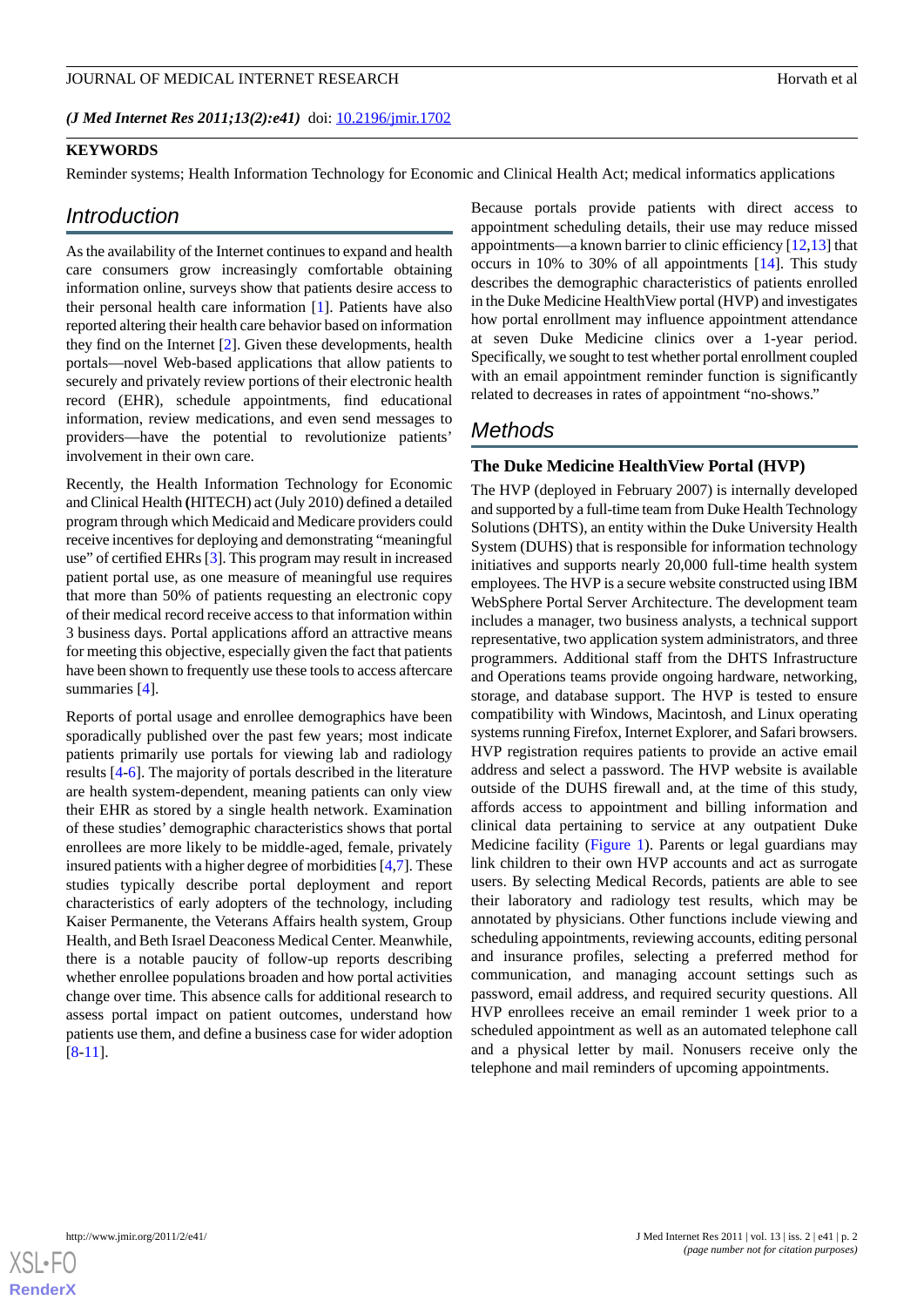<span id="page-2-0"></span>**Figure 1.** Screenshot of the DUHS HealthView portal

|                                                     | Log Out                                                                                                                                                                                                                                                                                                                                                                                                                                                                                                                                                                                                                                                                                                                                        |
|-----------------------------------------------------|------------------------------------------------------------------------------------------------------------------------------------------------------------------------------------------------------------------------------------------------------------------------------------------------------------------------------------------------------------------------------------------------------------------------------------------------------------------------------------------------------------------------------------------------------------------------------------------------------------------------------------------------------------------------------------------------------------------------------------------------|
| UJII                                                | <b>Duke</b> Health.org                                                                                                                                                                                                                                                                                                                                                                                                                                                                                                                                                                                                                                                                                                                         |
|                                                     | Connect with your health care at Duke Medicine                                                                                                                                                                                                                                                                                                                                                                                                                                                                                                                                                                                                                                                                                                 |
| Home                                                | HealthView > Clinical > Medical Records                                                                                                                                                                                                                                                                                                                                                                                                                                                                                                                                                                                                                                                                                                        |
| <b>Appointments</b><br>Clinical                     | <b>Welcome back to HealthView JANE</b><br>Managing account of: JANE DOE - 01/01/1970  v                                                                                                                                                                                                                                                                                                                                                                                                                                                                                                                                                                                                                                                        |
| <b>Medical Records</b><br><b>Billing</b><br>Profile | From: 6/11/07<br>m.<br><b>Medical Records</b><br><b>REFRESH</b><br>II.<br>To: 6/11/08<br>for JANE DOE                                                                                                                                                                                                                                                                                                                                                                                                                                                                                                                                                                                                                                          |
| Preferences                                         | Description<br>Date<br>04/09/2008 THYROID STIMULATING HORMONE<br>04/09/2008 BASIC METABOLIC PANEL<br>04/09/2008 AUTOMATED BLOOD COUNT<br>04/09/2008 LIPID PANEL (CALCULATED LDL)<br>Annotated Report<br>Your provider has written the following message for you about this report.<br>I have reviewed your results and everything is normal.<br>--Annotated By:PETER J. WOODS On: 2008-06-11<br>Patient: DOE, JANE AR6018<br>GENLAB Chemistry: Final 04/09/2008 09:50 Acc# 000810003746 Acct# 000HN6<br>THYROID STIMULATING HORMONE<br>Reference<br>1.16<br>THYROID STIMULATING HORMONE<br>uIU/mL<br>$[0.34 - 5.66]$<br>ORDERING HD:<br>ROOKWOOD, JACQUELINE LOUI<br>PERFORMED BY<br>DUHS FRANKLIN LAB 4425 BEN FRANKLIN BLVD DURHAM, NC 27704 |

## **Setting and Patient Population**

This study included all DUHS patients with a scheduled appointment in the period from January 1, 2008, through December 31, 2008, at one of seven study clinics located in Durham County, North Carolina: three primary care clinics, three children's primary care clinics, and one specialty clinic. Clinics were selected based on overall appointment volume and HVP enrollee penetrance. The three primary care clinics were affiliated with Duke Primary Care (DPC), which offers full-service family medicine, general internal medicine, and pediatric medicine practices. Approximately 2600 patients attend 7800 appointments each month under the service of 29 physicians, 26 residents, 9 physician assistants, 2 nurse practitioners, and 2 pharmacists. The three Duke Children's Primary Care (DCPC) clinics provide comprehensive care for newborns, children, and adolescents. Approximately 1300 patients attend 4500 appointments each month under the service of 77 pediatric-focused physicians, 6 physician assistants, and 5 nurse practitioners. We also included one specialty clinic focused on hematology/oncology, as anecdotal evidence in the literature suggests that this group of patients is particularly interested in monitoring their clinical information online [[15\]](#page-12-9). This clinic diagnoses, treats, and helps patients manage solid tumors, lymphomas, and a variety of complex bleeding and clotting disorders. The clinic practice comprises 9 physicians:

6 focused on hematology and 3 on oncology. Approximately 650 patients attend a total of 2400 appointments each month.

#### **Study Design and Data Collection**

We used a retrospective cross-sectional study to assess (1) demographic profiles of HVP enrollees and nonusers and (2) the relationship between HVP enrollment and appointment no-show rates where no-show rates are calculated as the percentage of all arrived and no-show appointments in total that were no-show appointments.

For direct demographic comparisons between groups, patients were classified as *enrollees* or *nonusers* according to HVP registration status as of December 31, 2008. Patient-level data extracted from the organizational data warehouse included age, patient-reported race, patient-reported ethnicity, sex, and HVP registration date. Patient age was classified into one of six groups and considered as categorical (not continuous) data, as this modeling better fit the observed variability of overall appointment scheduling by age.

For no-show rate comparisons, all 2008 appointment-level data (appointment date, location, visit type, and payor) for the seven study clinics were extracted and classified as *arrived* or *no-show*, indicating whether an appointment was kept, and as *enrollee appointmen*t or *nonuser appointment*, indicating whether the patient had a portal registration prior to the appointment date. "Payor" was defined as the payor identified by the patient at



 $X$ SL•F $O$ **[RenderX](http://www.renderx.com/)**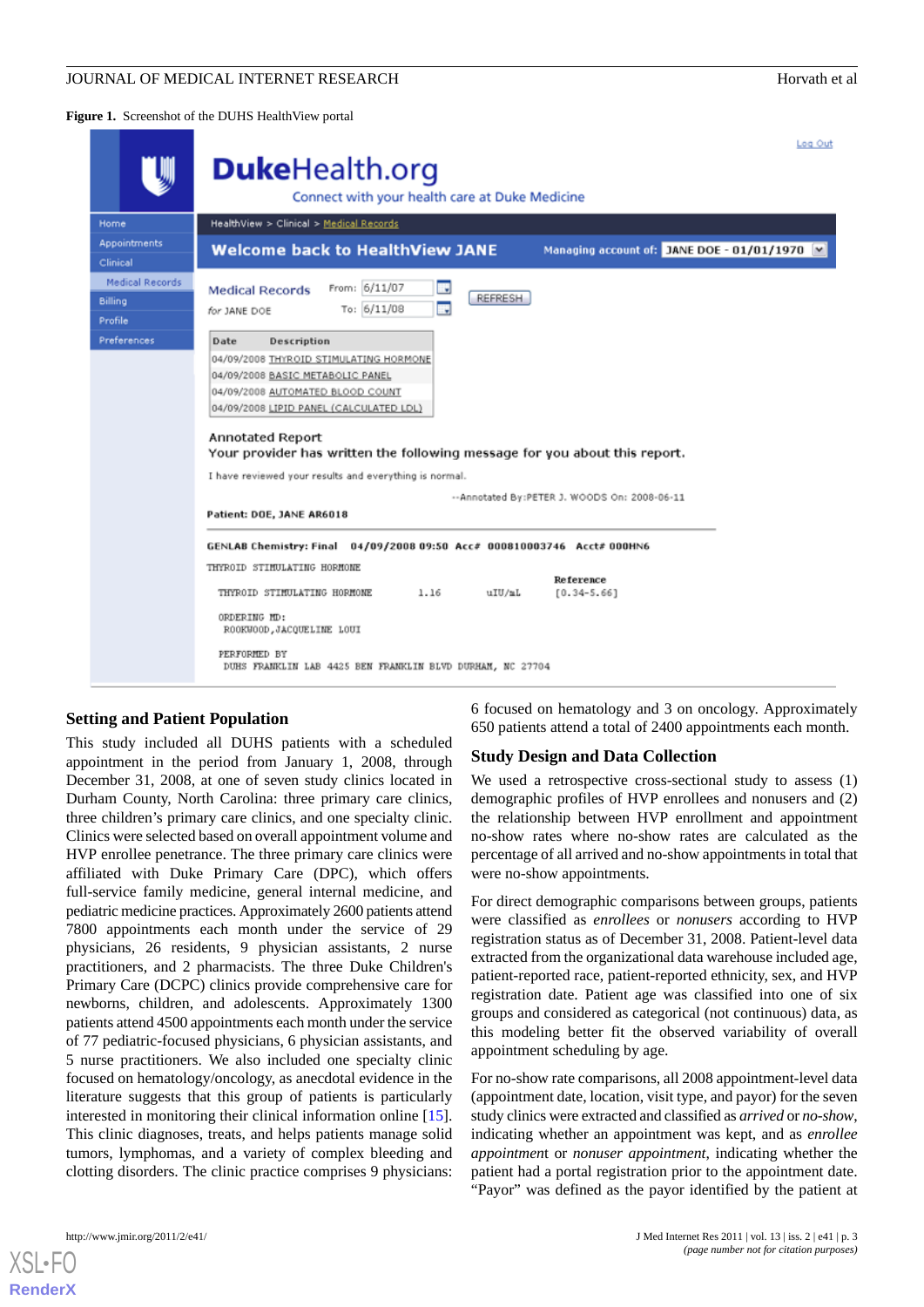the time of the appointment scheduling and subsequently recorded in our data warehouse (the ultimate party who paid the appointment expenses could potentially differ from the payor identified by the patient). For a secondary analysis, we also collected all 2006 appointments from these seven clinics for the same cohort of patients in order to measure no-show rates among the same cohort prior to HVP deployment.

## **Statistical Methods**

We tested for significant differences in demographic profiles between portal enrollees and nonusers using chi-square tests for categorical data and nonparametric Wilcoxon rank-sum tests for continuous data. *P* values less than or equal to .05 were considered statistically significant. For clinic appointments scheduled in 2008, no-show rates were compared between enrollees and nonusers and further stratified by patient- and appointment-level characteristics. Odds ratios (ORs) and 95% confidence intervals (CIs) were calculated as the odds of no-show among nonusers divided by the odds of no-show among HVP enrollees. All analyses were performed using JMP 8.0 (SAS Corporation, Cary, NC).

Multiple binomial logistic regression was used to describe the effect of HVP registration with an email appointment reminder feature on 2008 appointment arrivals (coded as  $1 =$  arrived, 0  $=$  no-show) while adjusting for other recognized confounders that could affect this outcome. All modeling was performed in SAS 9.1.3 (SAS Corporation, Cary, NC). An initial model was created using categorical stratification variables deemed relevant to appointment arrival based on ORs from the previous bivariate analysis: HVP registration, appointment clinic, race, age bracket, appointment type, payor, sex, and ethnicity. All variables, as well as their first-order interactions with HVP registration, were entered into the model with reference coding using the PROC LOGISTIC procedure. Each possible predictor variable had multiple levels. Levels within the same variable that had significant overlap in the CIs of the ORs for the no-show appointment outcome were collapsed. The backwards elimination method was used to remove nonsignificant predictor variables and interactions (Wald  $\chi^2$  test,  $P > .05$ ). This defined the most parsimonious model describing appointment arrival.

The -2 log likelihood ratio test was used to test the overall model significance, and the Wald  $\chi^2$  tests were used to assess the significance of the predictor variables.

Monthly no-show rates were calculated and plotted over time for clinic appointments from January to December 2006 (prior to HVP deployment) and then again from January to December 2008. Monthly no-show rates were subdivided by appointments for HVP enrollees versus nonusers. Only those patients who had at least one appointment in both 2006 and 2008 were included. Error bars were calculated as the 95% CI of each month's no-show rate. Monthly no-show rates between compared groups were matched by month and the paired *t* test was used to assess statistical significance.

# *Results*

## **Characteristics of HealthView Portal Enrollees**

Across our seven study clinics, 58,942 patients scheduled a total of 198,119 appointments in 2008. A total of 13,265 patients failed to arrive for 19,668 appointments, resulting in an overall no-show rate of 9.9%. Of all 58,942 patients, 2838 (4.8%) were registered for HVP use at the beginning of the study, and an additional 9239 patients (15.7%) had registered by December 31, 2008. Consistent with previous reports [\[4](#page-12-1)[-7](#page-12-3),[11\]](#page-12-5), the 12,077 portal enrollees were significantly more likely to be female (63.8%, 7702/12,077), white (70.3%, 8495/12,077), to hold private health insurance (83.5%, 10,080/12,077), and to be between 40 and 65 years old (52.6%, 6,354/12,077) [\(Table 1](#page-4-0), all  $P < .001$ ). Portal enrollees in the 17 years of age and under age group comprised only 4.7% (563/12,077) of the enrollee population but 39.1% (18,345/46,865) of the nonuser population, likely because children usually have portal access through a parental surrogate. Both enrollees and nonusers had a median of two scheduled appointments per year, although nonusers scheduled more appointments. Nearly all comparisons of demographic factors between enrollees and nonusers were statistically significant with the exception of the proportion of individuals in the age group 18 to 29 years ( $P = .75$ ) and the age group 65 years of age and older  $(P = .88)$ .

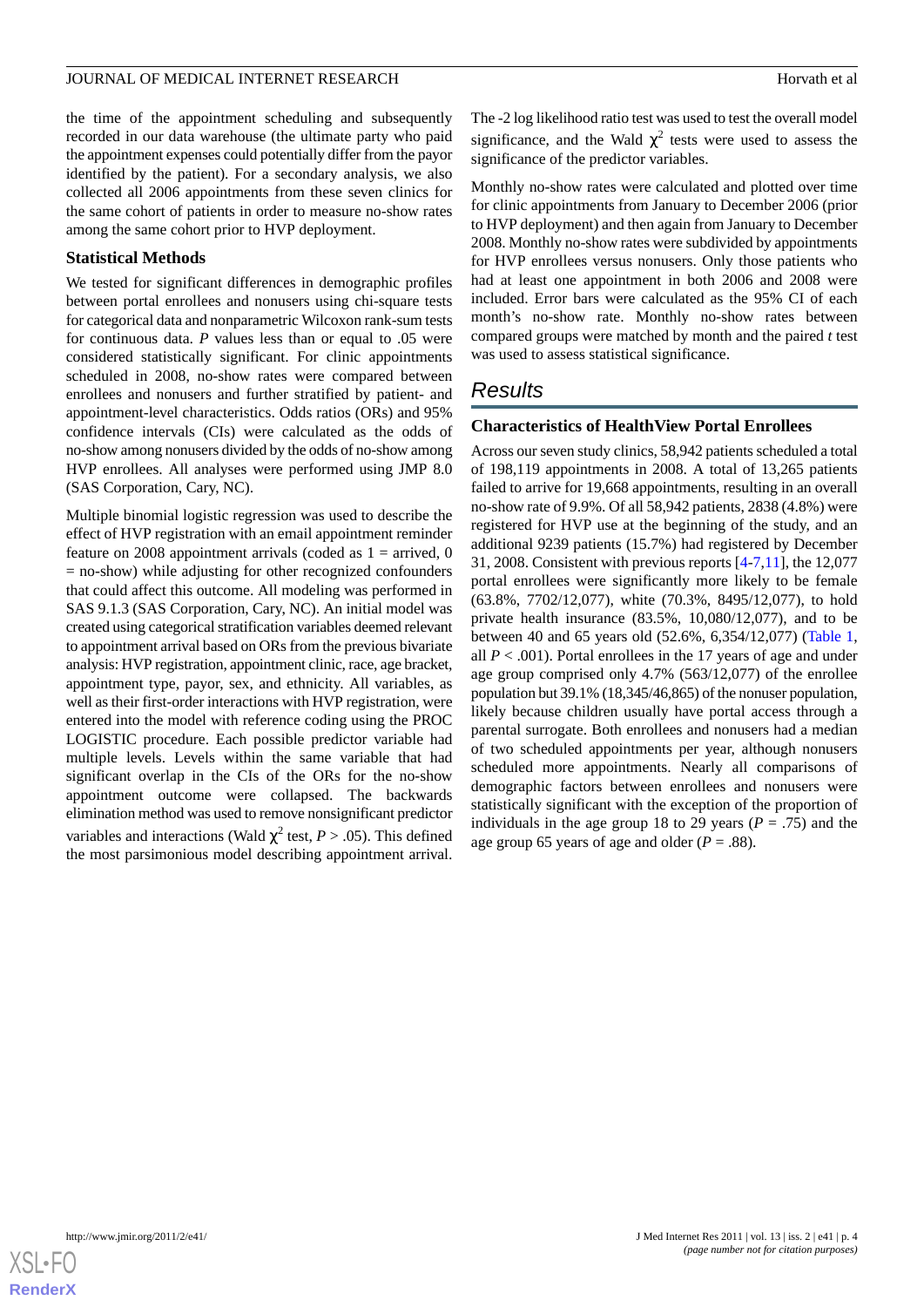<span id="page-4-0"></span>**Table 1.** Demographic characteristics of patients seen at seven Duke Medicine clinics during 2008

|                          | All Patients<br>$(n = 58,942)$ | HVP Enrollees <sup>a</sup> | Nonusers <sup>a</sup> | $P^{\text{b}}$ |
|--------------------------|--------------------------------|----------------------------|-----------------------|----------------|
|                          |                                | $(n = 12,077)$             | $(n = 46,865)$        |                |
|                          | $n$ (%)                        | $n$ $(\%)$                 | $n$ (%)               |                |
| Female                   | 34,094 (57.8)                  | 7702 (63.8)                | 26,392 (56.3)         | $<.001$        |
| Age group                |                                |                            |                       |                |
| $\geq 65$                | 8569 (14.5)                    | 1750(14.5)                 | 6819 (14.6)           | $.88\,$        |
| 55-64                    | 7441 (12.6)                    | 2536 (21.0)                | 4905 (10.5)           | $<.001\,$      |
| 40-54                    | 11,619 (19.7)                  | 3818 (31.6)                | 7801 (16.6)           | $<.001$        |
| 30-39                    | 6601 (11.2)                    | 2211 (18.3)                | 4390 (9.4)            | $<.001$        |
| 18-29                    | 5804 (9.8)                     | 1199 (9.9)                 | 4605(9.8)             | .75            |
| $\leq 17$                | 18,908 (32.1)                  | 563 (4.7)                  | 18,345 (39.1)         | $<.001$        |
| <b>Ethnicity</b>         |                                |                            |                       |                |
| Hispanic/Latino          | 2263(3.8)                      | 147(1.2)                   | 2116(4.5)             | < .001         |
| Other                    | 56,679 (96.2)                  | 11,930 (98.8)              | 44,749 (95.5)         | $<.001$        |
| Race                     |                                |                            |                       |                |
| White                    | 29,621 (50.2)                  | 8495 (70.3)                | 21,126(45.1)          | $<.001$        |
| Black                    | 22,182(37.6)                   | 2415 (20.0)                | 19,767 (42.2)         | < .001         |
| Asian                    | 2135(3.6)                      | 557 (4.6)                  | 1578 (3.4)            | $<.001$        |
| Other                    | 5004(8.5)                      | 610(5.1)                   | 4394 (9.4)            | $<.001$        |
| Payor class <sup>c</sup> |                                |                            |                       |                |
| Medicaid                 | 9888 (16.8)                    | 199(1.6)                   | 9689 (20.7)           | < .001         |
| Medicare                 | 8301 (14.1)                    | 1539(12.7)                 | 6762 (14.4)           | $<.001$        |
| Private                  | 39,243 (66.6)                  | 10,080(83.5)               | 29,163 (62.2)         | $<.001$        |
| Uninsured/self-pay       | 848 (1.4)                      | 63(0.5)                    | 785(1.7)              | $<.001$        |
| Unknown                  | 662(1.1)                       | 196(1.6)                   | 466(1.0)              | $<.001$        |

 $a$  Enrollee status as of  $12/31/2008$ 

<sup>b</sup>P value by 2-tailed  $\chi^2$  test

<sup>c</sup>Payor as of last 2008 appointment

## **Analysis of Appointment No-Show Rates Across User Groups**

[Table 2](#page-6-0) shows appointment no-show rates in both portal enrollees and nonusers during the study period. For an appointment to be classed as an enrollee appointment, the patient must have registered for an HVP account before the scheduled appointment date. In this way, patients who became enrollees over the course of the study could still have their appointment arrival activity appropriately categorized and analyzed. The unadjusted ORs describe the odds of a nonuser failing to keep a scheduled appointment relative to the odds of an enrollee failing to keep a scheduled appointment. Overall, nonusers had 2.26 times the odds of missing a scheduled appointment relative to enrollees receiving email reminders ( $P < .001$ ). Although male nonusers had higher no-show rates than female nonusers, male enrollees had lower no-show rates than female enrollees, suggesting that HVP use may specifically improve appointment keeping in this subgroup. All age brackets had statistically significant no-show rates between enrollees and nonusers, but

the greatest reduction in no-show rates was observed in the age group 18 to 29 years (OR  $= 2.35$ , rate difference of 8.11), whereas a more modest difference in no-show rates was observed among those in the age group 65 years and over (OR  $= 1.74$ ).

Although all comparisons were statistically significant, uninsured/self-pay patients and Medicaid holders displayed the largest between-group difference in payor-stratified no-show rates (ORs 2.60 and 2.04, respectively), which represents a no-show rate difference between enrollee groups of 9.0% to 12.7%. This is a much greater difference than was seen between other payor types such as private insurance or Medicare (ORs 1.62 and 1.79, respectively), which represents a statistically different and yet much smaller no-show rate difference of 2.8% to 3.1% between enrollee groups. This pattern remained when race was examined, as black patients (a historically disadvantaged group) had an OR of 2.14 (no-show rate difference between groups of 8.0%, *P* < .001), whereas the OR calculation in white patients was 1.42 (no-show rate difference

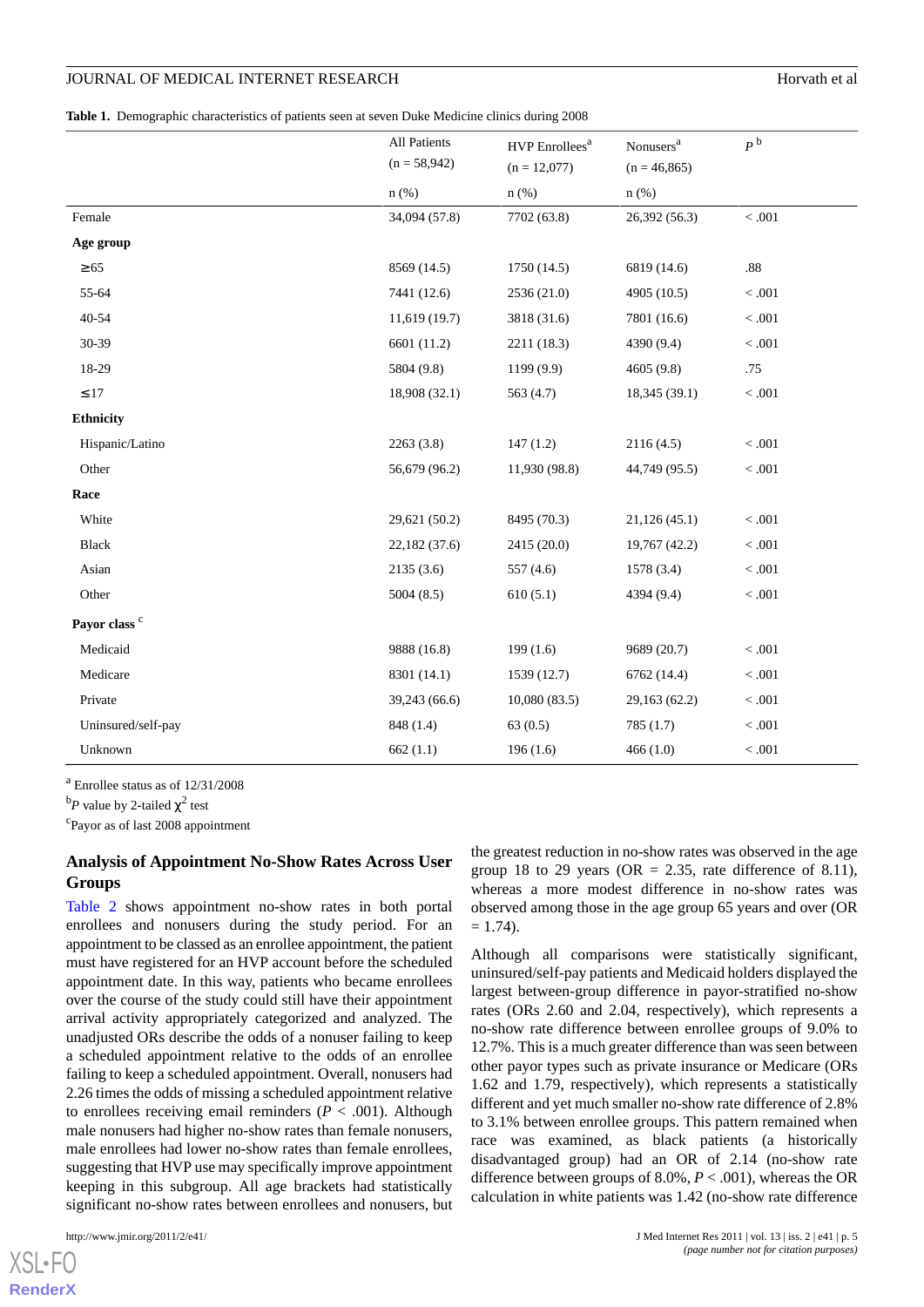between groups of 1.6%, *P* < .001). Asians were the only group that exhibited a statistically similar no-show rate between enrollees and nonusers  $(4.1\% \text{ and } 5.5\%, P = .09)$ .

In terms of appointment-level characteristics, the hematology/oncology clinic had the lowest OR (1.58) for nonusers versus enrollees, a finding consistent with the fact that these patients are chronically ill and are thus more likely than the primary care groups to keep their appointments. When scheduled appointments were examined by type, consults (OR  $= 2.77$ ) and new visits (OR  $= 2.53$ ) had the largest no-show rate differences among visit classes. The day of week was also examined. Interestingly, there was an 8.8% difference in no-show rates between nonusers and enrollees on Saturdays  $(OR = 3.83)$ , but only a 5.3% to 5.8% difference on other days (OR range 1.95 - 2.37). Taken together, these data suggest appointments outside of a patient's normal personal schedule have a higher chance of arrival relative to other appointment types if registration for the HVP exists and an email reminder of upcoming appointments is sent.

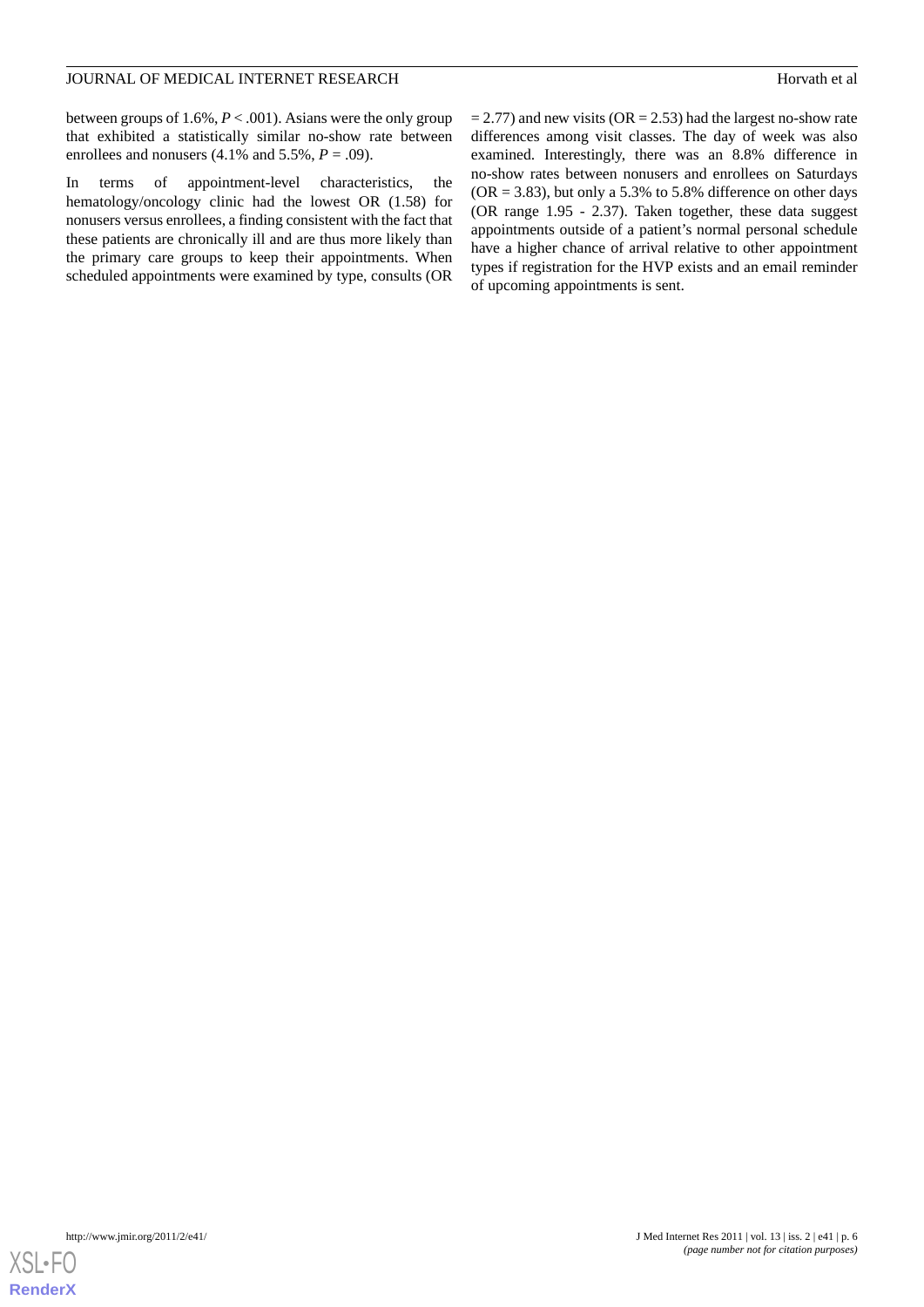# **JOURNAL OF MEDICAL INTERNET RESEARCH** Horvath et al

<span id="page-6-0"></span>

|  |  |  |  |  |  |  |  |  | Table 2. No-show rates by portal enrollee status at time of clinic appointment |  |
|--|--|--|--|--|--|--|--|--|--------------------------------------------------------------------------------|--|
|--|--|--|--|--|--|--|--|--|--------------------------------------------------------------------------------|--|

|                                           | Nonuser No-Show       | HPV Enrollee No-Show |                | OR Nonuser/         |  |  |
|-------------------------------------------|-----------------------|----------------------|----------------|---------------------|--|--|
| Parameter                                 | Rate (%)              | Rate (%)             | P <sup>a</sup> | Enrollee (95% CI)   |  |  |
| All appointments                          | 10.6 (18,423/173,204) | 5.0 (1245/24,915)    | $<.001$        | $2.26(2.2-2.33)$    |  |  |
| Race                                      |                       |                      |                |                     |  |  |
| Asian                                     | 5.5 (277/5013)        | 4.1 (37/900)         | .09            | $1.36(1.14-1.63)$   |  |  |
| Black                                     | 16.4 (12,325/75,141)  | 8.4 (418/4949)       | $<.001$        | $2.13(2.02 - 2.24)$ |  |  |
| White                                     | 5.7 (4468/78,317)     | 4.1 (745/18,209)     | $<.001$        | $1.42(1.36-1.48)$   |  |  |
| Other                                     | 9.2 (1353/14,733)     | 5.3(45/857)          | $<.001$        | $1.82(1.56-2.13)$   |  |  |
| Age group                                 |                       |                      |                |                     |  |  |
| $\geq 65$                                 | 5.9 (1718/29,182)     | 3.5(169/4862)        | < .001         | $1.74(1.6-1.89)$    |  |  |
| 55-64                                     | 6.8 (1360/19,964)     | 4.1(236/5701)        | $<.001$        | $1.69(1.57-1.82)$   |  |  |
| 40-54                                     | 8.6 (2391/27,829)     | 5.2 (378/7238)       | $<.001$        | $1.71(1.61-1.81)$   |  |  |
| 30-39                                     | 10.6 (1526/14,372)    | 5.5 (196/3537)       | $<.001$        | $2.02(1.87-2.19)$   |  |  |
| 18-29                                     | 15.2 (2311/15,203)    | 7.1(150/2117)        | < .001         | $2.35(2.15-2.57)$   |  |  |
| $\leq 17$                                 | 13.7 (9117/66,654)    | 8.0 (116/1460)       | $<.001$        | $1.84(1.67-2.02)$   |  |  |
| <b>Sex</b>                                |                       |                      |                |                     |  |  |
| Male                                      | 10.8 (7988/73,781)    | 4.7 (436/9184)       | $<.001$        | $2.44(2.32-2.56)$   |  |  |
| Female                                    | 10.5 (10,435/99,423)  | 5.1 (809/15,731)     | $<.001$        | $2.16(2.08-2.25)$   |  |  |
| <b>Ethnicity</b>                          |                       |                      |                |                     |  |  |
| Hispanic/Latino                           | 10.4 (946/9128)       | 6.7(20/299)          | .04            | $1.61(1.28-2.04)$   |  |  |
| Other                                     | 10.7 (17,477/164,076) | 5.0 (1225/24,616)    | $<.001$        | $2.28(2.21-2.35)$   |  |  |
| Day of week                               |                       |                      |                |                     |  |  |
| Monday                                    | 11.0 (4012/36,611)    | 5.2 (283/5441)       | $<.001$        | $2.24(2.11-2.39)$   |  |  |
| Tuesday                                   | 10.2 (3712/36,564)    | 4.9 (291/5988)       | $<.001$        | $2.21(2.08-2.35)$   |  |  |
| Wednesday                                 | 10.6 (3663/34,667)    | 4.8 (225/4705)       | $<.001$        | $2.35(2.19-2.52)$   |  |  |
| Thursday                                  | 10.1 (3299/32,747)    | 4.5 (214/4738)       | < .001         | $2.37(2.20-2.55)$   |  |  |
| Friday                                    | 11.4 (3454/30,169)    | 5.8 (228/3922)       | $<.001\,$      | $2.09(1.95-2.25)$   |  |  |
| Saturday                                  | 11.6 (283/2446)       | 3.3(4/121)           | .003           | 3.83 (2.29-6.39)    |  |  |
| <b>Insurance</b>                          |                       |                      |                |                     |  |  |
| Medicaid                                  | 19.0 (7926/41,689)    | 10.3(76/737)         | $<.001$        | $2.04(1.81-2.31)$   |  |  |
| Medicare                                  | 7.2(2166/30,165)      | 4.1 (182/4402)       | < 0.001        | $1.79(1.66-1.94)$   |  |  |
| Private                                   | 7.7 (7440/96,687)     | 4.9 (937/19,150)     | $<.001$        | $1.62(1.56-1.68)$   |  |  |
| Uninsured/self-pay                        | 23.2 (586/2525)       | 10.4(17/163)         | < 0.001        | $2.60(2.00-3.37)$   |  |  |
| Unknown                                   | 14.3 (305/2138)       | 7.1(33/463)          | < 0.001        | $2.17(1.79-2.62)$   |  |  |
| Visit type                                |                       |                      |                |                     |  |  |
| Return visits                             | 10.3 (15,509/149,974) | 4.6 (964/20,904)     | < .001         | $2.39(2.31-2.47)$   |  |  |
| Study visits                              | 12.7 (1970/15,541)    | 7.5(236/3133)        | < 0.001        | $1.78(1.66-1.91)$   |  |  |
| Consults                                  | 13.5 (343/2539)       | 5.3(20/375)          | < .001         | $2.77(2.19-3.51)$   |  |  |
| New visits                                | 11.7 (601/5150)       | 5.0(25/503)          | $<.001$        | $2.53(2.05-3.12)$   |  |  |
| <b>Clinic</b>                             |                       |                      |                |                     |  |  |
| Duke Children's Primary Care,<br>clinic 1 | 6.1(878/14,349)       | 5.4(33/615)          | .49            | $1.15(0.96-1.38)$   |  |  |



[XSL](http://www.w3.org/Style/XSL)•FO **[RenderX](http://www.renderx.com/)**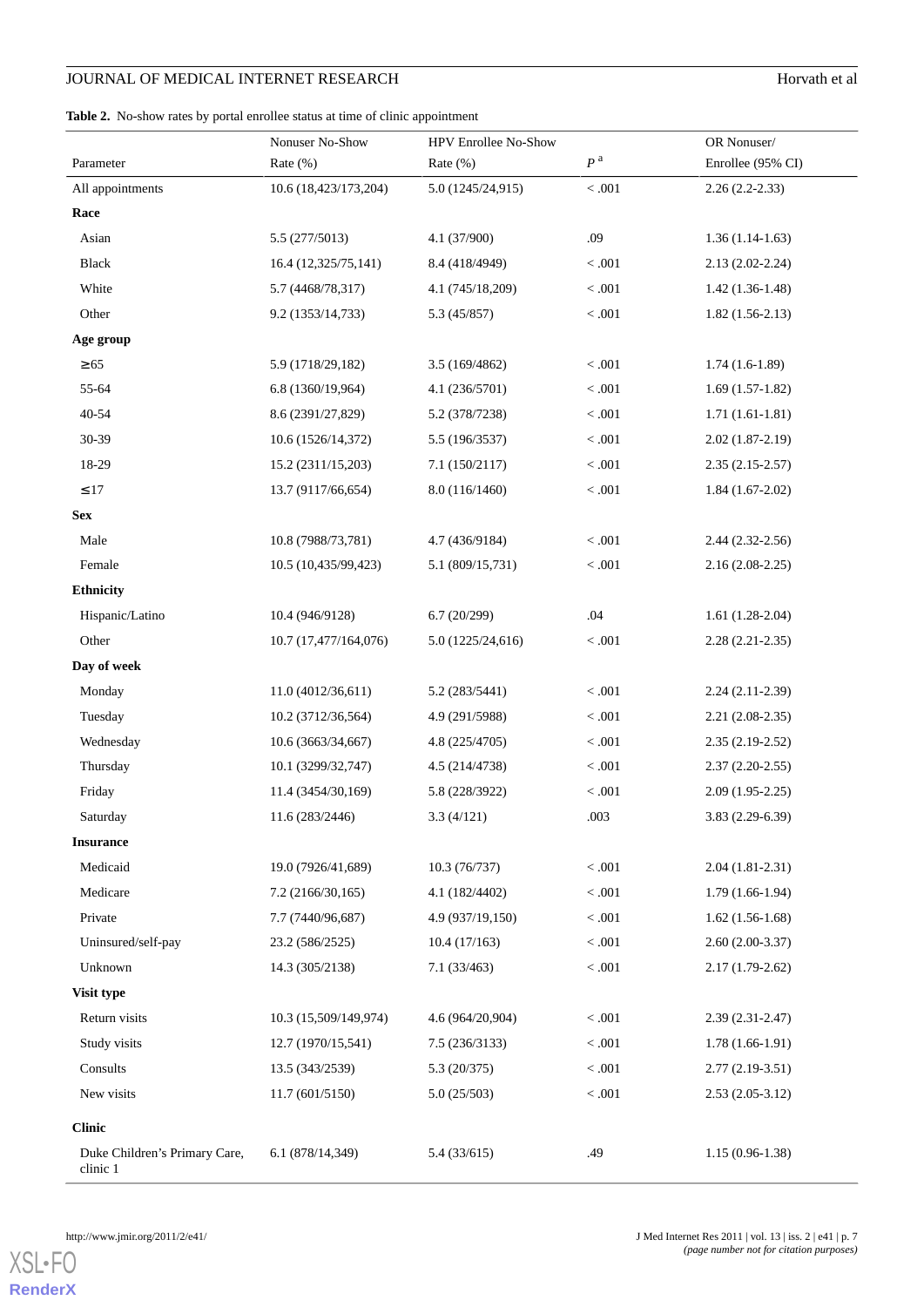## JOURNAL OF MEDICAL INTERNET RESEARCH HORVATH ET ALL THE SEARCH HORVATH ET ALL THE SEARCH HORVATH ET ALL THE SEARCH

|                                           | Nonuser No-Show    | <b>HPV Enrollee No-Show</b> |                | OR Nonuser/       |
|-------------------------------------------|--------------------|-----------------------------|----------------|-------------------|
| Parameter                                 | Rate $(\%)$        | Rate $(\%)$                 | P <sup>a</sup> | Enrollee (95% CI) |
| Duke Children's Primary Care,<br>clinic 2 | 16.4 (7360/45,022) | 10.4(122/1169)              | < 0.001        | $1.68(1.52-1.85)$ |
| Duke Children's Primary Care,<br>clinic 3 | 16.4 (465/2839)    | 2.3(1/43)                   | .01            | 8.23 (2.99-22.66) |
| Duke Primary Care, clinic 1               | 8.2 (976/11,953)   | 5.4 (353/6542)              | < 0.001        | 1.56 (1.46-1.66)  |
| Duke Primary Care, clinic 2               | 13.1 (5102/38,817) | 5.4 (307/5666)              | < 0.001        | $2.64(2.49-2.81)$ |
| Duke Primary Care, clinic 3               | 4.5 (1525/34,031)  | 2.6(130/5086)               | < 0.001        | $1.79(1.63-1.96)$ |
| Hematology/oncology clinic                | 8.2 (2158/26,193)  | 5.3 (312/5794)              | < 0.001        | $1.58(1.49-1.68)$ |

<sup>a</sup>P value by 2-tailed  $\chi^2$  test

## **Assessment of Portal Impact After Logistic Regression Modeling**

In order to better understand the effect of HVP registration on appointment arrivals, a logistic regression model was created to obtain ORs adjusted for confounders that may affect this relationship. [Table 3](#page-8-0) shows the maximum likelihood estimates for the parameters of which the most parsimonious model is composed. The overall model was considered significant compared with the null hypothesis, which states the parameters have slopes of zero (-2 log likelihood = 128,176.7, *P* < .001*)*. This model retains a significant term for HVP enrollment (*P* <

.001, OR = 1.39, 95% CI 1.22-1.57) after the addition of other parameters and backwards elimination. We obtained a better model by identifying each of the seven clinics uniquely in the model as opposed to grouping them into classes as in [Table 2](#page-6-0). Only the interaction terms between HVP enrollee status and clinic remained significant after backward elimination. From these data, we conclude the adjusted odds of appointment arrival are increased 39.0% for portal enrollees over nonusers. Compared with the unadjusted OR (2.26), the decrease in the HVP OR in the adjusted model (OR  $= 1.39$ ) captures the confounding effects the other predictors have on the relationship between HVP enrollment and appointment arrival.

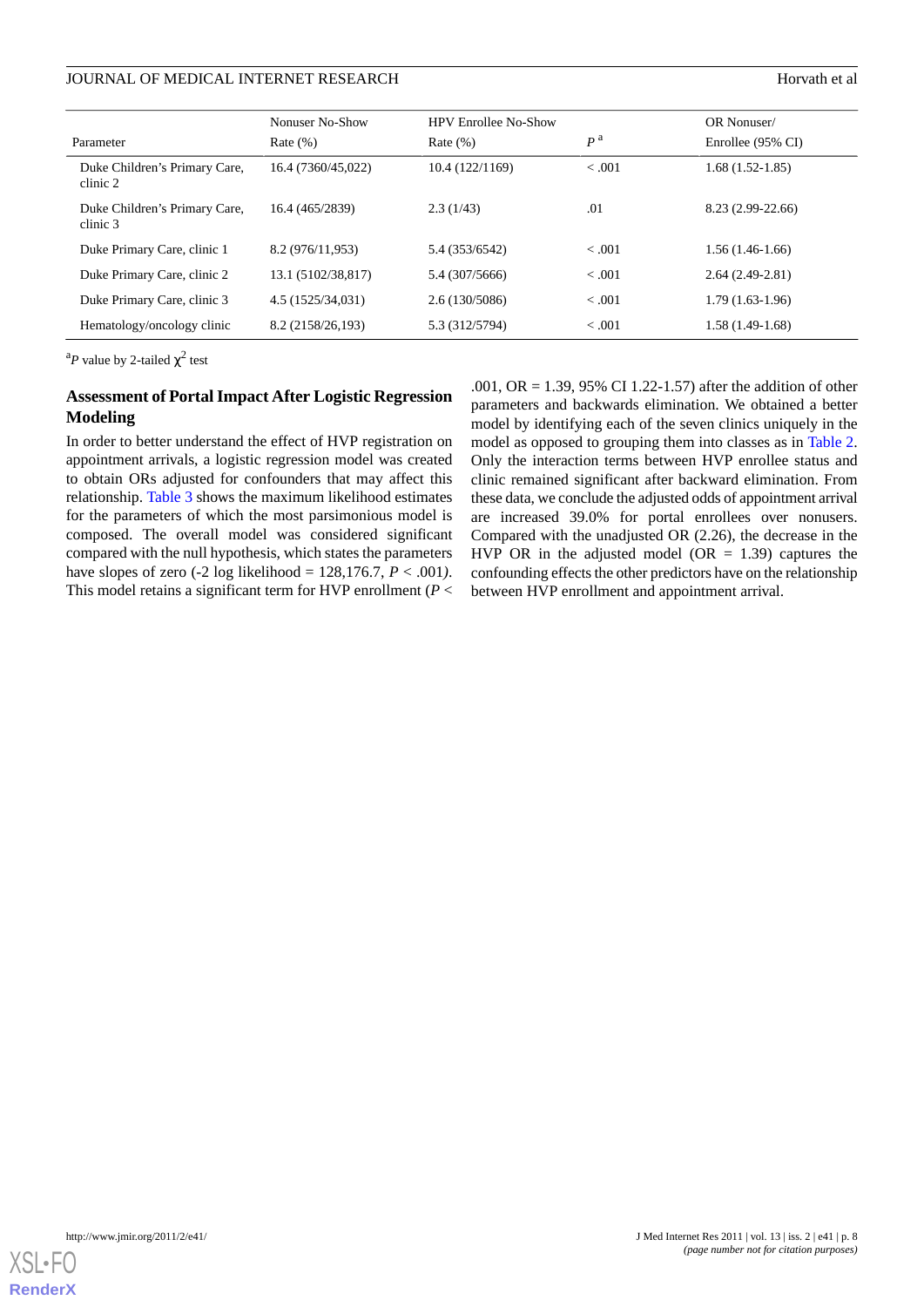# **JOURNAL OF MEDICAL INTERNET RESEARCH** Horvath et al

<span id="page-8-0"></span>**Table 3.** Multivariable logistic regression model for the outcome of arrived appointment

| Variable                                | Coefficient<br>(Beta) | SE Beta  | Wald $\chi^2$ | $\boldsymbol{P}$ | ${\sf OR}$ | 95% CI        |
|-----------------------------------------|-----------------------|----------|---------------|------------------|------------|---------------|
| Intercept                               | 2.97                  | $0.07\,$ | 2009.7        | $<.001$          |            |               |
| <b>HVP</b> status                       |                       |          |               |                  |            |               |
| Nonuser (reference)                     |                       |          |               |                  |            |               |
| Enrollee                                | 0.33                  | $0.07\,$ | 25.1          | $<.001\,$        | 1.39       | 1.22-1.57     |
| <b>Clinic</b>                           |                       |          |               |                  |            |               |
| Duke Primary Care, clinic 1 (reference) |                       |          |               |                  |            |               |
| Duke Primary Care, clinic 2             | $-0.12$               | 0.04     | 9.2           | .003             | 0.89       | $0.82 - 0.96$ |
| Duke Primary Care, clinic 3             | $0.80\,$              | 0.04     | 328.7         | $<.001\,$        | 2.22       | 2.04-2.42     |
| Duke Children's Primary Care, clinic 1  | 0.31                  | $0.06\,$ | 27.9          | $<.001\,$        | 1.36       | $1.21 - 1.52$ |
| Duke Children's Primary Care, clinic 2  | $-0.25$               | 0.05     | 28.2          | $<.001$          | 0.78       | 0.71-0.85     |
| Duke Children's Primary Care, clinic 3  | $-0.16$               | 0.07     | 5.5           | $.02\,$          | 0.85       | 0.74-0.97     |
| Hematology/oncology clinic              | $0.07\,$              | $0.04\,$ | 3.1           | $.08\,$          | 1.08       | $0.99 - 1.17$ |
| <b>Sex</b>                              |                       |          |               |                  |            |               |
| Male (reference)                        |                       |          |               |                  |            |               |
| Female                                  | 0.06                  | 0.01     | 14.4          | $<.001$          | 1.06       | $1.03 - 1.10$ |
| Race                                    |                       |          |               |                  |            |               |
| White (reference)                       |                       |          |               |                  |            |               |
| Asian                                   | 0.09                  | $0.06\,$ | $2.3\,$       | .13              | 1.10       | $0.97 - 1.24$ |
| <b>Black</b>                            | $-0.82$               | 0.02     | 1798.2        | $<.001\,$        | 0.44       | $0.42 - 0.46$ |
| Other                                   | $-0.21$               | 0.05     | 23.1          | $<.001\,$        | $0.80\,$   | 0.73-0.88     |
| Age                                     |                       |          |               |                  |            |               |
| 40-64 (reference)                       |                       |          |               |                  |            |               |
| $\leq 17$                               | $0.01\,$              | 0.04     | $0.3\,$       | $.60\,$          | 1.02       | $0.95 - 1.09$ |
| 18-29                                   | $-0.35$               | 0.03     | 131.2         | $<.001$          | 0.70       | $0.66 - 0.75$ |
| 30-39                                   | $-0.25$               | 0.03     | 65.8          | $< 001$          | 0.78       | 0.73-0.83     |
| $\geq 65$                               | 0.43                  | 0.04     | 133.5         | $<.001$          | 1.54       | 1.43-1.66     |
| <b>Appointment type</b>                 |                       |          |               |                  |            |               |
| Return visits (reference)               |                       |          |               |                  |            |               |
| Consults                                | 0.09                  | $0.06\,$ | 2.4           | $.12\,$          | $1.10\,$   | $0.98 - 1.23$ |
| New visits                              | $-0.18$               | 0.05     | 16.0          | $<.001$          | 0.83       | 0.76-0.91     |
| Clinical trial visits                   | $-0.51$               | 0.03     | 389.7         | $<.001$          | 0.60       | $0.57 - 0.63$ |
| <b>Ethnicity</b>                        |                       |          |               |                  |            |               |
| Hispanic (reference)                    |                       |          |               |                  |            |               |
| Other                                   | $-0.18$               | 0.05     | 11.5          | $<.001$          | $\rm 0.84$ | $0.75 - 0.93$ |
| Payor                                   |                       |          |               |                  |            |               |
| Private insurance (reference)           |                       |          |               |                  |            |               |
| Medicaid/indigent                       | $-0.53$               | $0.02\,$ | 632.6         | $<.001$          | 0.59       | $0.56 - 0.61$ |
| Medicare                                | $-0.22$               | 0.03     | 40.8          | $<.001$          | $0.80\,$   | $0.75 - 0.86$ |
| Uninsured                               | $-0.93$               | 0.05     | 354.9         | $<.001$          | 0.39       | $0.36 - 0.43$ |
| Unknown                                 | $-0.28$               | $0.06\,$ | 20.5          | $<.001$          | 0.76       | $0.67 - 0.85$ |
|                                         |                       |          |               |                  |            |               |

**Interaction with HVP enrollee (Duke Primary Care, clinic 1\*HVP enrollee)**

[XSL](http://www.w3.org/Style/XSL)•FO **[RenderX](http://www.renderx.com/)**

http://www.jmir.org/2011/2/e41/ J Med Internet Res 2011 | vol. 13 | iss. 2 | e41 | p. 9 *(page number not for citation purposes)*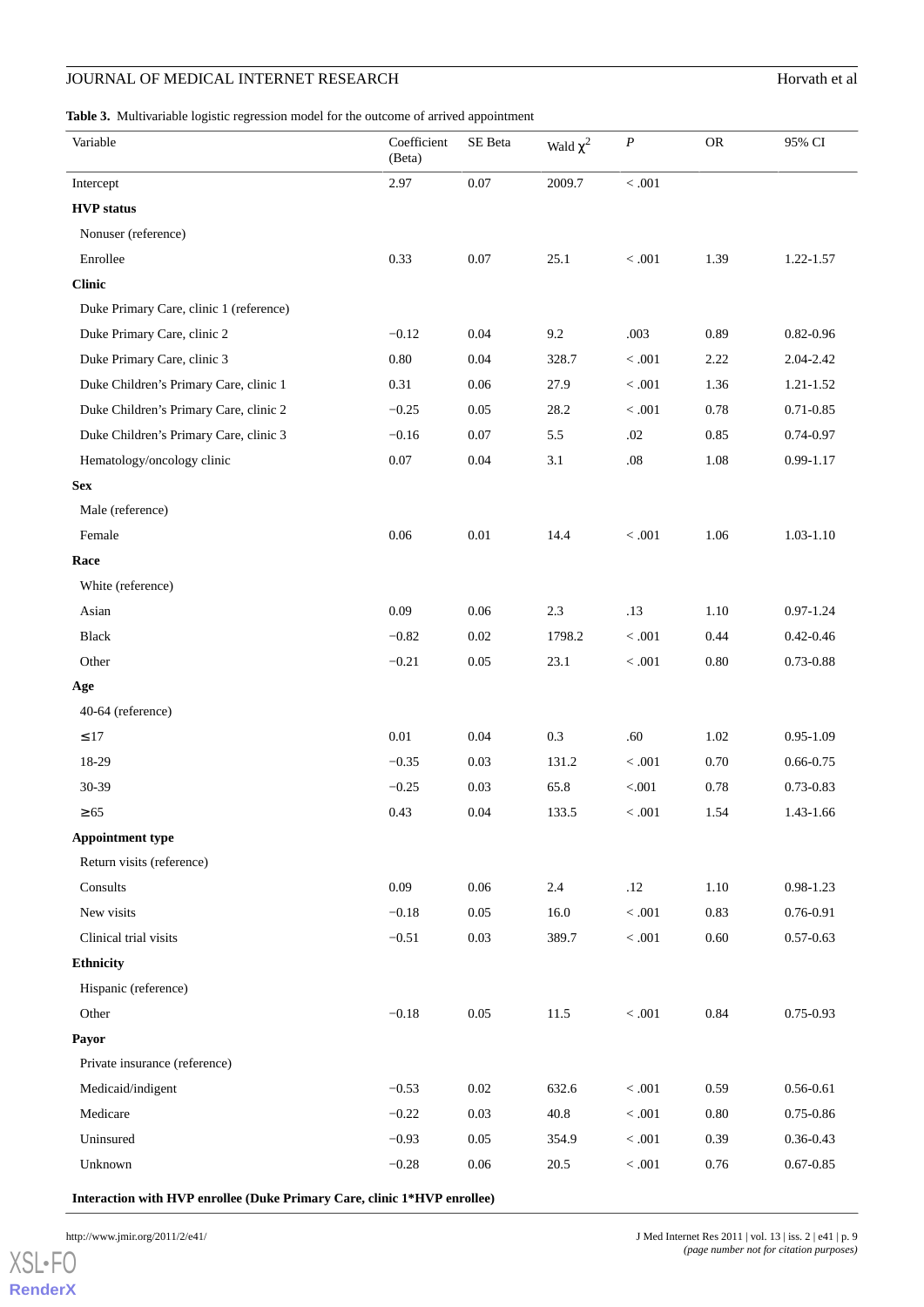| Variable                                | Coefficient<br>(Beta) | SE Beta | Wald $\chi^2$ | $\boldsymbol{P}$ | <b>OR</b> | 95% CI         |
|-----------------------------------------|-----------------------|---------|---------------|------------------|-----------|----------------|
| Duke Primary Care - clinic 2            | $-0.21$               | 0.20    | 1.2           | .27              | 0.81      | $0.55 - 1.18$  |
| Duke Primary Care - clinic 3            | $-0.11$               | 0.11    | 0.8           | .37              | 0.90      | $0.71 - 1.13$  |
| Duke Children's Primary Care - clinic 1 | 1.40                  | 1.02    | 1.9           | .17              | 4.03      | $0.55 - 29.70$ |
| Duke Children's Primary Care - clinic 2 | 0.31                  | 0.09    | 11.7          | $-.001$          | 1.36      | 1.14-1.62      |
| Duke Children's Primary Care-clinic 3   | 0.13                  | 0.11    | 1.3           | .26              | 1.14      | $0.91 - 1.42$  |
| Hematology/oncology clinic              | $-0.05$               | 0.09    | 0.3           | .61              | 0.95      | $0.80 - 1.14$  |

### **Analysis of No-Show Rates Over Time**

In order to understand how patient no-show rates changed over time in this study, we examined the monthly trend in no-show rates prior to HVP deployment. Shown in [Figure 2](#page-9-0) are monthly appointment no-show rates over time for the seven DUHS clinics. All patients that had at least 1 appointment in both 2006 (pre-HVP deployment) and 2008 (HVP fully deployed as of March 2008) were included in the graph. Of the original 58,942 patients, 37,408 had 158,420 scheduled appointments at the seven study clinics during 2006. Of these, 35.8% (13,407/37,408) had 1 or more missed appointments in either 2006 or 2008. In the predeployment period, patients had an average monthly no-show rate of 10.2 (SD 0.4%) [\(Figure 2\)](#page-9-0).

In the postdeployment period (2008), appointments were broken out by HVP registration status. The 2008 nonuser group had a mean monthly no-show rate of 10.5 (SD 0.5%), which was statistically indistinguishable from the mean monthly no-show rate prior to HVP deployment (*P=* .09). Relative to the 2006 predeployment phase, no-show rates among the HVP enrollee group fell to a monthly mean of 4.4 (SD 0.8%) (*P<* .001). These results show that the HVP enrollee group uniquely improved its appointment attendance rate. The mean no-show rate for patients in 2006 who would become enrollees by the end of the study was 6.4 (SD 0.7%), 2.0% greater than the no-show rate for appointments scheduled by these same patients and clinics in 2008 (*P<* .001).

<span id="page-9-0"></span>**Figure 2.** Monthly appointment no-show rates over time for seven DUHS clinics

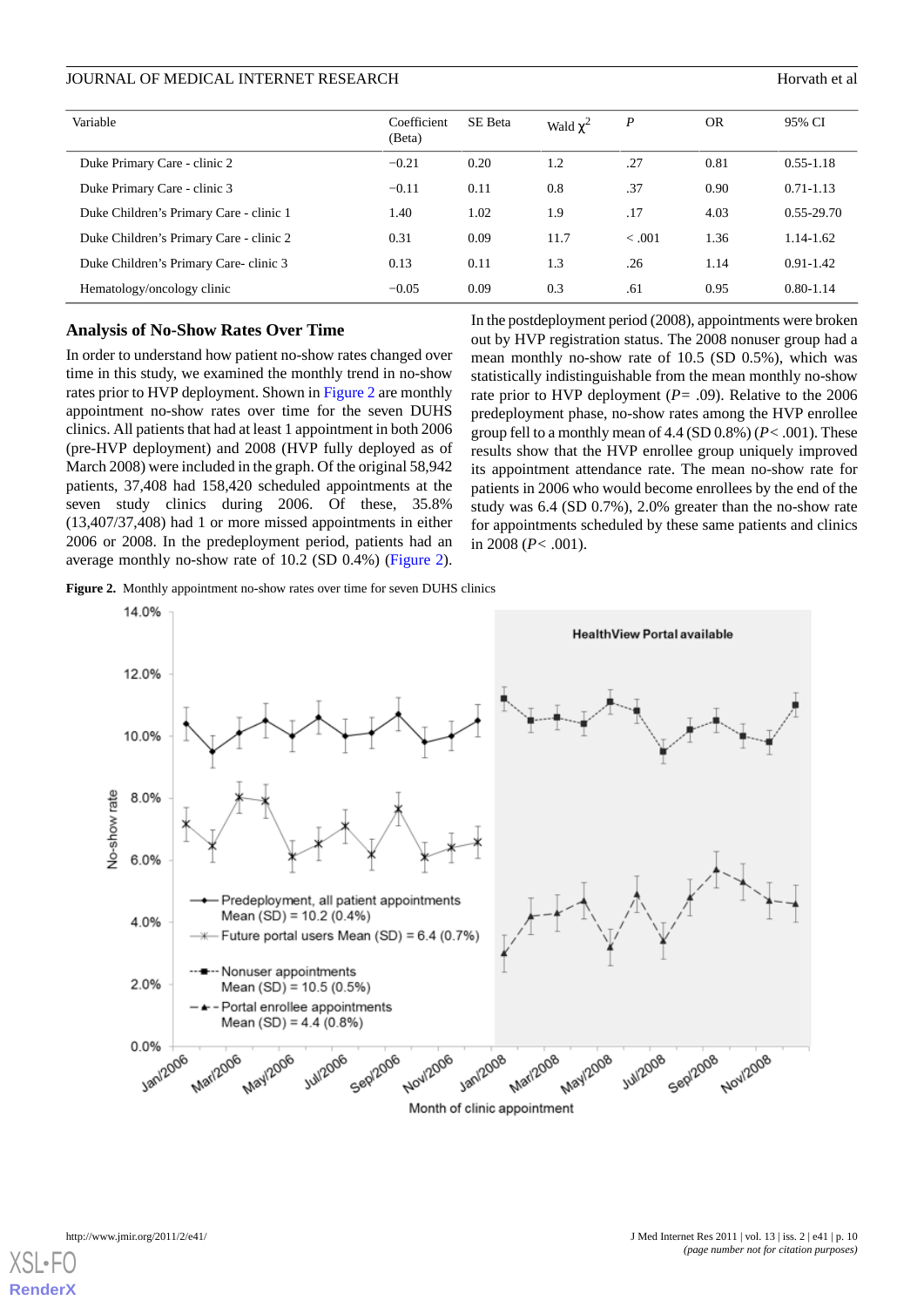# *Discussion*

## **Principal Results and Comparison With Prior Work**

In this study, we developed a demographic profile of portal users at Duke Medicine clinics and found that monthly clinic no-show rates were reduced considerably among those patients having registered for portal usage, as they would have received email reminders of upcoming appointments. Portal enrollment was a significant predictor of appointment arrival even after adjustment for confounding factors such as patient demographics.

Although it is well-established that missed appointments can be costly to providers and decrease operational efficiency, there is little information in the literature regarding the effect of health information technology (HIT) applications on scheduled clinic appointment arrivals. Most reports focus on practices outside the United States—a context in which no-show rates vary considerably and the use of reminder methods such as text messaging have been shown to reduce no-show rates by amounts ranging from 0.8% to 14.5% [\[16](#page-12-10)[-19](#page-12-11)]. Mailed reminders have been credited with reducing no-show rates by 10% [[14\]](#page-12-8); telephone reminders have been shown to reduce rates by proportions that ranged from 5.8% to as much as 9.5% [\[20](#page-12-12)]. In our study, we saw a more modest but still highly significant 5.6% difference in no-show rates, as stratified by portal enrollment. Portal enrollment remains a significant independent predictor of appointment arrival even when adjusted by potential confounders in a multivariable regression model ( $OR = 1.39$ ). Because all patients in our study received both telephone and mailed reminders, the improved arrival rate attributable to this HIT application may represent the next needed level of patient involvement beyond simpler reminder methods.

In our study, portal enrollees were typically white, female, middle-aged, and held private health insurance, findings consistent with demographic profiles reported by groups developing the PatientSite [\[6](#page-12-2)] and MyGroupHealth [\[4](#page-12-1)] portals. There is great concern that the overall impact of portal technologies will not transcend socioeconomic lines and age barriers and access will thus be restricted to younger, healthier, and wealthier persons [[21](#page-12-13)]. We, too, see evidence of this "digital divide" based on socioeconomic status, given that Medicaid patients comprise only 1.7% of portal registrants.

Interestingly, the bivariate analysis of no-show rates demonstrates that the greatest improvement in appointment keeping is seen among traditionally disadvantaged populations who do use the portal. The no-show rate of Medicaid recipients and uninsured/self-pay patients fell by 8.7% and 12.8% respectively for portal enrollees relative to nonusers (each *P* < .001) whereas scheduled appointments belonging to Medicare and privately insured patients showed a 2.8% to 3.1% reduction in the no-show rate. Similarly, black patients who registered for the Duke Medicine HVP showed an 8.0% reduction in the rate of no-shows  $(P < .001)$  compared with a much more modest reduction among white patients  $(1.6\%, P < .001)$ .

Taken together, these data suggest that efforts to enroll patients in HVPs should focus on traditionally disadvantaged populations

in order to achieve the greatest gains in appointment keeping. A recent report evaluated several cases of personal health record implementation and concluded that while disadvantaged populations tend not to be early adopters of such technology, patients with limited resources do use online health materials [[22\]](#page-12-14), a finding that lends further support for our approach. In fact, a survey of more than 17,000 Medicaid beneficiaries from Durham County, NC, found that 52% of beneficiaries had high-speed Internet access and 64.5% of beneficiaries would view health information through a portal at least once a year if given the option [\[23](#page-12-15)]. Although the digital divide also describes barriers for seniors, we found that 20.4% of persons aged 65 years of age or older in our study registered for the HVP by the end of 2008—a proportion that accounts for 14.5% of all enrollees and does not differ statistically from the proportion of seniors in the nonuser group ( $P = .89$ ). However, the PatientSite study, using data gathered in 2004, noted that seniors made up only 7% of enrollees. Increasing access to technology over time may help account for these disparate findings.

With the exception of minors (who most often have portal accounts through parental surrogates), the no-show ORs contrasting nonusers with portal enrollees decreased as age increased to 65 years and older. Although more research is needed, we might infer that older persons are more independently active in managing their own health care and thus may benefit less from a portal in terms of its effect on keeping appointments. Similarly, young people may be healthier and possibly less responsible, meaning that portal-generated reminders are proportionately more helpful for keeping appointments.

Individual clinic was an important independent predictor of appointment arrival in the multivariable model; further, the no-show rate differences between enrollee groups varied by clinic class. Only DPC clinic 2 had statistically significant interaction with portal enrollment, indicating portal enrollment is more influential on no-show rates for this clinic relative to the other clinics. The reason for this difference is not clear and may be due to the unique environment of each clinic, differential responses among patient groups to portal marketing efforts, or the technology itself. Compared with the primary care clinics, the hematology/oncology specialty clinic saw the most modest no-show rate difference across enrollee groups (2.9%) despite having the same proportion of portal enrollees as the adult primary care clinics (17% of all appointments were scheduled by HVP enrollees in both groups). Patients with serious long-term illness have more pressing ongoing care needs; it is thus understandable that they have lower no-show rates. The impact of portal technologies across different types of patients may need to be evaluated in terms of different quality-of-care metrics. For example, a recent randomized controlled trial showed that diabetic patients who used an EHR-integrated portal had their treatment regimens adjusted more often than nonusers [[24\]](#page-12-16).

Our analysis of monthly no-show rates following HVP deployment illustrates that portal enrollees consistently demonstrate a 6.1% lower rate of appointment no-shows compared with nonusers. However, it is possible that HVP enrollment did not improve patient attendance so much as

 $XS$  $\cdot$ FC **[RenderX](http://www.renderx.com/)**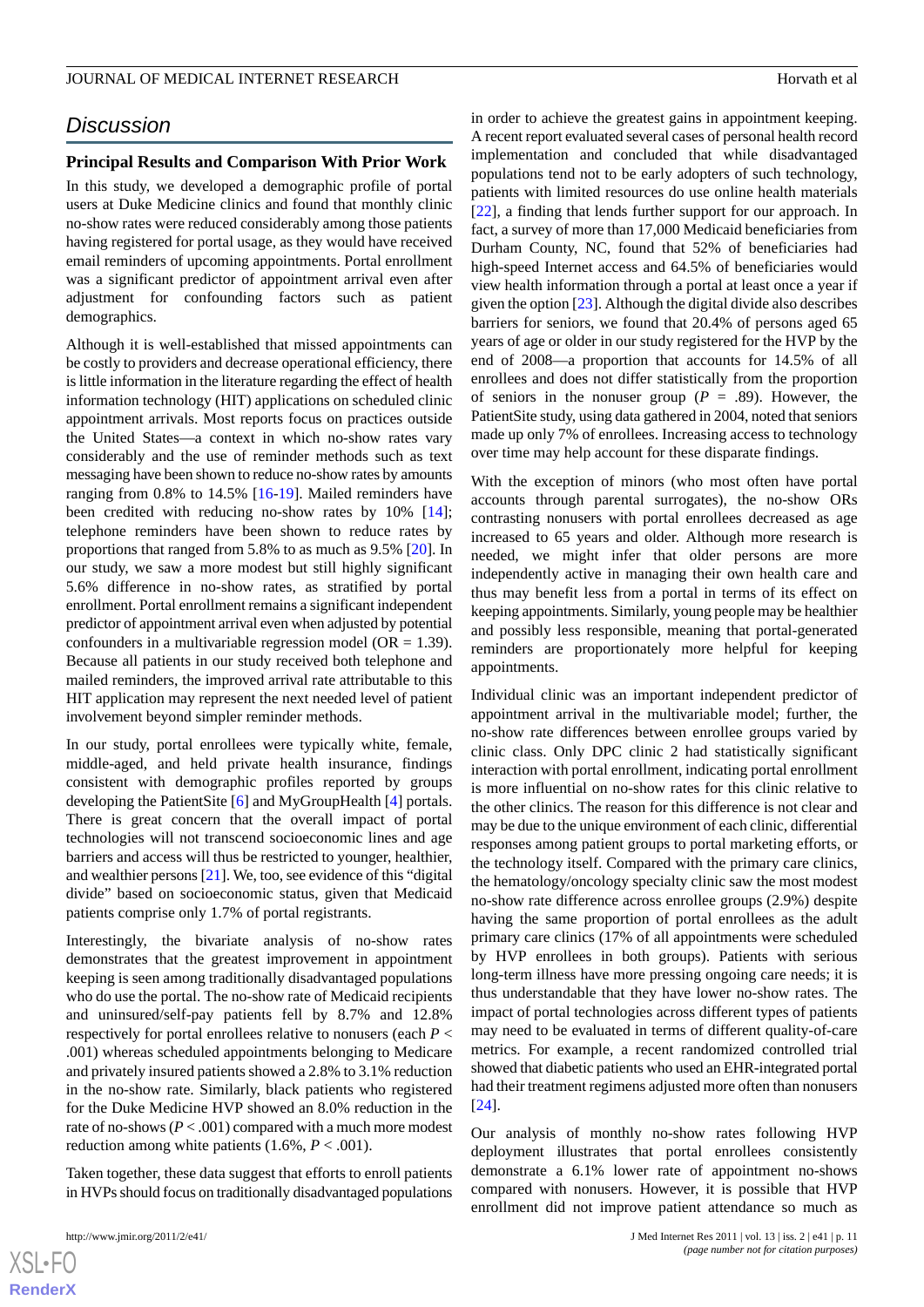identify the most compliant and engaged set of patients. Our adjusted odds of appointment arrival for enrollees versus nonusers is 1.39, which is similar to other published regression models evaluating the effect of reminder methods on this outcome (eg, Parikh et al reported adjusted ORs of 1.58 to 1.98 for telephone calls relative to a control group receiving no reminders [\[20](#page-12-12)]). Moreover, when no-show rates from the period before deployment in 2006 were examined, rates for those who would later enroll were 2.0% higher across the same set of clinics, indicating the pattern of appointment attendance improved even among patients who were potentially more compliant.

## **Limitations**

This study has several limitations. Our findings are drawn from only seven clinics within a large health system and describe a period of time when the HVP was a relatively new addition to patient care and thus may not be applicable to all health care settings. Due to the structure of the log files that described patient use of the portal, we were able to capture patient registration dates in order to identify enrollees but were unable to capture enrollee attrition. Ideally, detailed information regarding log-ins and page views would better define the profile of active enrollees and make a stronger case that active HVP use—not just registration and receipt of email appointment reminders—is an important component of patient arrivals. A project is underway to extract information on HVP use from application log files and load those data originating from July of 2009 forward into the organizational data warehouse. At the time of this writing, the HVP currently has more than 100,000 registered enrollees. We expect a future study analyzing enrollee demographics across all DUHS clinics will allow us to better estimate the effect of the technology on patient care management and allow development of a more rigorous predictive model that explains not only appointment arrivals, but also patient care outcomes such as emergency department utilization or long-term disease management. In this future work, we hope to identify patterns of clinic characteristics strongly associated with appointment keeping and portal enrollment, as was seen in this study with DPC clinic 2.

We did not collect data on advance cancellations. Hagerman and colleagues reported that patient reminders might increase the likelihood of cancellations [\[25](#page-12-17)], although this trend has not been observed elsewhere [\[14](#page-12-8)]. In our study, all patients were notified by telephone and mail. Only HVP enrollees received an additional reminder via email. However, even if an increase in advance cancellations was present in the HVP enrollee arm, this still represents a net benefit to study clinics, because staffing could be adjusted as needed and other patients could be accommodated on short notice. This question will be a focus of future analysis across a wider set of clinics.

Finally, we did not collect data on the projected costs of a no-show appointment. Given that our study was conducted among high-volume clinics served by a large number of providers, the wide variability in providers makes it difficult to determine the specific amount of revenue lost due to no-show appointments. Data on the cost of appointment no-shows are limited, and actual costs are likely to be highly clinic-dependent; thus, the issue of financial impact merits its own separate study. But given the effect of missed appointments on clinic operating costs and efficiency, such a study would help inform the decision of whether Duke Medicine should consider creating incentives for patients to use portal technologies.

## **Conclusions**

This study developed a demographic profile for enrollees of the Duke Medicine HVP and described the relationship between portal registration and appointment arrival rates when email reminders are in place. As seen in other studies, historically disadvantaged groups are less likely to use the portal, providing further evidence of a digital divide. Monthly no-show rates across seven DUHS clinics were reduced considerably among those patients who registered for portal usage and received email reminders, suggesting this technology may have important beneficial effects on clinic operations, as nonusers would have only received mail and telephone reminders. Portal enrollment was a significant predictor of appointment arrival even when adjusted for known confounders such as payor, clinic, and race. The greatest proportional improvements in appointment attendance associated with portal enrollment were seen among historically disadvantaged groups. Further research that would examine actual log-in activity is needed to understand the relationship between different types of portal usage and more nuanced quality and safety outcomes in order to better elucidate the overall profile of portal effectiveness.

## **Acknowledgments**

The authors thank the HealthView portal development team and the DHTS Data Warehouse Group for providing extracts, and Andrea Long and Heidi Cozart for critical review of this manuscript. The authors also wish to thank Morgan deBlecourt and Jonathan McCall for editorial assistance with this manuscript.

## <span id="page-11-1"></span><span id="page-11-0"></span>**Conflicts of Interest**

None declared

## **References**

 $XS$  $\cdot$ FC **[RenderX](http://www.renderx.com/)**

- 1. The Markle Foundation Connecting for Health. Americans want benefits of personal health records. URL: [http://www.](http://www.connectingforhealth.org/resources/phwg_survey_6.5.03.pdf) [connectingforhealth.org/resources/phwg\\_survey\\_6.5.03.pdf](http://www.connectingforhealth.org/resources/phwg_survey_6.5.03.pdf) [accessed 2010-11-22] [\[WebCite Cache ID 5uSbSgtnn\]](http://www.webcitation.org/

                                    5uSbSgtnn)
- 2. Fox S. Online Health Search 2006. Washington, DC: Pew Internet & American Life Project; 2006 Oct 29. URL: [http:/](http://www.pewinternet.org/Reports/2006/Online-Health-Search-2006.aspx) [/www.pewinternet.org/Reports/2006/Online-Health-Search-2006.aspx](http://www.pewinternet.org/Reports/2006/Online-Health-Search-2006.aspx) [accessed 2010-11-21] [\[WebCite Cache ID 5uSbdfUcC\]](http://www.webcitation.org/

                                    5uSbdfUcC)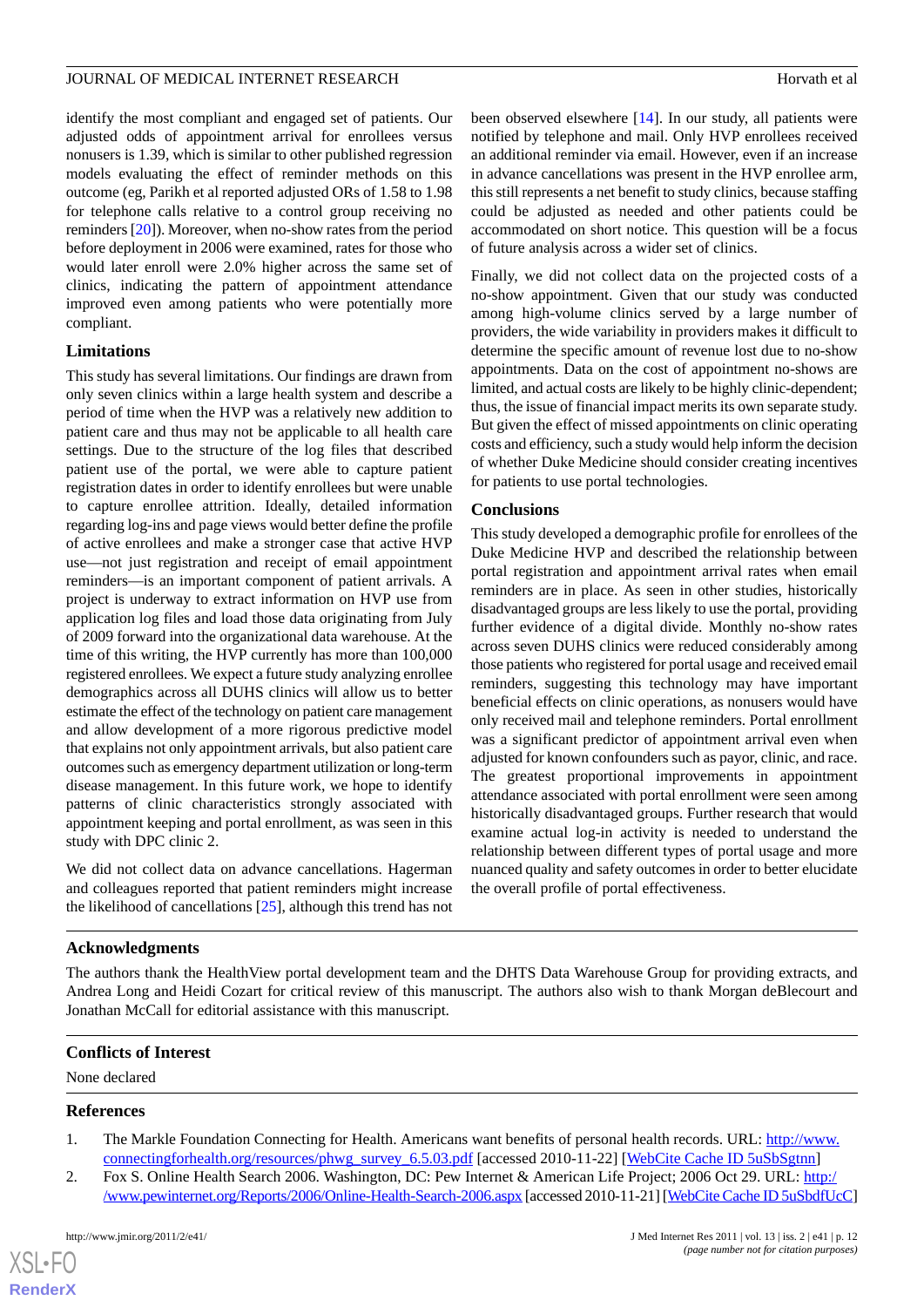- <span id="page-12-0"></span>3. Blumenthal D, Tavenner M. The "meaningful use" regulation for electronic health records. N Engl J Med 2010 Aug 5;363(6):501-504 [[FREE Full text](http://dx.doi.org/10.1056/NEJMp1006114)] [doi: [10.1056/NEJMp1006114\]](http://dx.doi.org/10.1056/NEJMp1006114) [Medline: [20647183\]](http://www.ncbi.nlm.nih.gov/entrez/query.fcgi?cmd=Retrieve&db=PubMed&list_uids=20647183&dopt=Abstract)
- <span id="page-12-1"></span>4. Ralston JD, Carrell D, Reid R, Anderson M, Moran M, Hereford J. Patient web services integrated with a shared medical record: patient use and satisfaction. J Am Med Inform Assoc 2007;14(6):798-806. [doi: [10.1197/jamia.M2302\]](http://dx.doi.org/10.1197/jamia.M2302) [Medline: [17712090](http://www.ncbi.nlm.nih.gov/entrez/query.fcgi?cmd=Retrieve&db=PubMed&list_uids=17712090&dopt=Abstract)]
- 5. Cimino JJ, Patel VL, Kushniruk AW. The patient clinical information system (PatCIS): technical solutions for and experience with giving patients access to their electronic medical records. Int J Med Inform 2002 Dec 18;68(1-3):113-127. [Medline: [12467796](http://www.ncbi.nlm.nih.gov/entrez/query.fcgi?cmd=Retrieve&db=PubMed&list_uids=12467796&dopt=Abstract)]
- <span id="page-12-3"></span><span id="page-12-2"></span>6. Weingart SN, Rind D, Tofias Z, Sands DZ. Who uses the patient internet portal? The PatientSite experience. J Am Med Inform Assoc 2006;13(1):91-95. [doi: [10.1197/jamia.M1833\]](http://dx.doi.org/10.1197/jamia.M1833) [Medline: [16221943](http://www.ncbi.nlm.nih.gov/entrez/query.fcgi?cmd=Retrieve&db=PubMed&list_uids=16221943&dopt=Abstract)]
- <span id="page-12-4"></span>7. Carrell D, Ralston JD. Variation in adoption rates of a patient web portal with a shared medical record by age, gender, and morbidity level. AMIA Annu Symp Proc 2006:871. [Medline: [17238491\]](http://www.ncbi.nlm.nih.gov/entrez/query.fcgi?cmd=Retrieve&db=PubMed&list_uids=17238491&dopt=Abstract)
- 8. Kaelber DC, Jha AK, Johnston D, Middleton B, Bates DW. A research agenda for personal health records (PHRs). J Am Med Inform Assoc 2008;15(6):729-736. [doi: [10.1197/jamia.M2547](http://dx.doi.org/10.1197/jamia.M2547)] [Medline: [18756002](http://www.ncbi.nlm.nih.gov/entrez/query.fcgi?cmd=Retrieve&db=PubMed&list_uids=18756002&dopt=Abstract)]
- 9. Tang PC, Ash JS, Bates DW, Overhage JM, Sands DZ. Personal health records: definitions, benefits, and strategies for overcoming barriers to adoption. J Am Med Inform Assoc 2006;13(2):121-126. [doi: [10.1197/jamia.M2025\]](http://dx.doi.org/10.1197/jamia.M2025) [Medline: [16357345](http://www.ncbi.nlm.nih.gov/entrez/query.fcgi?cmd=Retrieve&db=PubMed&list_uids=16357345&dopt=Abstract)]
- <span id="page-12-5"></span>10. Kilbridge PM, Classen DC. The informatics opportunities at the intersection of patient safety and clinical informatics. J Am Med Inform Assoc 2008;15(4):397-407. [doi: [10.1197/jamia.M2735\]](http://dx.doi.org/10.1197/jamia.M2735) [Medline: [18436896\]](http://www.ncbi.nlm.nih.gov/entrez/query.fcgi?cmd=Retrieve&db=PubMed&list_uids=18436896&dopt=Abstract)
- <span id="page-12-6"></span>11. Ralston JD, Rutter CM, Carrell D, Hecht J, Rubanowice D, Simon GE. Patient use of secure electronic messaging within a shared medical record: a cross-sectional study. J Gen Intern Med 2009 Mar;24(3):349-355. [doi: [10.1007/s11606-008-0899-z](http://dx.doi.org/10.1007/s11606-008-0899-z)] [Medline: [19137379\]](http://www.ncbi.nlm.nih.gov/entrez/query.fcgi?cmd=Retrieve&db=PubMed&list_uids=19137379&dopt=Abstract)
- <span id="page-12-8"></span><span id="page-12-7"></span>12. No authors listed. New statistics on outpatients' care confirm millions of missed appointments. New J (Inst Health Rec Inf Manag) 2006 Aug; 47(4): 17. [Medline: [17552489](http://www.ncbi.nlm.nih.gov/entrez/query.fcgi?cmd=Retrieve&db=PubMed&list_uids=17552489&dopt=Abstract)]
- <span id="page-12-9"></span>13. Capko J. The price you pay for missed appointments. J Med Pract Manage 2007;22(6):368. [Medline: [17612315](http://www.ncbi.nlm.nih.gov/entrez/query.fcgi?cmd=Retrieve&db=PubMed&list_uids=17612315&dopt=Abstract)]
- <span id="page-12-10"></span>14. Bigby J, Giblin J, Pappius EM, Goldman L. Appointment reminders to reduce no-show rates. A stratified analysis of their cost-effectiveness. JAMA 1983 Oct 7;250(13):1742-1745. [Medline: [6411944\]](http://www.ncbi.nlm.nih.gov/entrez/query.fcgi?cmd=Retrieve&db=PubMed&list_uids=6411944&dopt=Abstract)
- 15. Wiljer D, Bogomilsky S, Catton P, Murray C, Stewart J, Minden M. Getting results for hematology patients through access to the electronic health record. Can Oncol Nurs J 2006;16(3):154-164. [Medline: [17523576](http://www.ncbi.nlm.nih.gov/entrez/query.fcgi?cmd=Retrieve&db=PubMed&list_uids=17523576&dopt=Abstract)]
- 16. da Costa TM, Salomão PL, Martha AS, Pisa IT, Sigulem D. The impact of short message service text messages sent as appointment reminders to patients' cell phones at outpatient clinics in São Paulo, Brazil. Int J Med Inform 2010 Jan;79(1):65-70. [doi: [10.1016/j.ijmedinf.2009.09.001\]](http://dx.doi.org/10.1016/j.ijmedinf.2009.09.001) [Medline: [19783204\]](http://www.ncbi.nlm.nih.gov/entrez/query.fcgi?cmd=Retrieve&db=PubMed&list_uids=19783204&dopt=Abstract)
- <span id="page-12-11"></span>17. Price H, Waters AM, Mighty D, Nixon J, Burton N, Picket J, et al. Texting appointment reminders reduces 'Did not Attend' rates, is popular with patients and is cost-effective. Int J STD AIDS 2009 Feb;20(2):142-143. [doi: [10.1258/ijsa.2008.008448\]](http://dx.doi.org/10.1258/ijsa.2008.008448) [Medline: [19182066](http://www.ncbi.nlm.nih.gov/entrez/query.fcgi?cmd=Retrieve&db=PubMed&list_uids=19182066&dopt=Abstract)]
- <span id="page-12-12"></span>18. Fairhurst K, Sheikh A. Texting appointment reminders to repeated non-attenders in primary care: randomised controlled study. Qual Saf Health Care 2008 Oct;17(5):373-376. [doi: [10.1136/qshc.2006.020768](http://dx.doi.org/10.1136/qshc.2006.020768)] [Medline: [18842978](http://www.ncbi.nlm.nih.gov/entrez/query.fcgi?cmd=Retrieve&db=PubMed&list_uids=18842978&dopt=Abstract)]
- <span id="page-12-13"></span>19. Downer SR, Meara JG, Da Costa AC, Sethuraman K. SMS text messaging improves outpatient attendance. Aust Health Rev 2006 Aug;30(3):389-396. [Medline: [16879098](http://www.ncbi.nlm.nih.gov/entrez/query.fcgi?cmd=Retrieve&db=PubMed&list_uids=16879098&dopt=Abstract)]
- <span id="page-12-14"></span>20. Parikh A, Gupta K, Wilson AC, Fields K, Cosgrove NM, Kostis JB. The effectiveness of outpatient appointment reminder systems in reducing no-show rates. Am J Med 2010 Jun;123(6):542-548. [doi: [10.1016/j.amjmed.2009.11.022](http://dx.doi.org/10.1016/j.amjmed.2009.11.022)] [Medline: [20569761](http://www.ncbi.nlm.nih.gov/entrez/query.fcgi?cmd=Retrieve&db=PubMed&list_uids=20569761&dopt=Abstract)]
- <span id="page-12-15"></span>21. Viswanath K, Kreuter MW. Health disparities, communication inequalities, and eHealth. Am J Prev Med 2007 May;32(5 Suppl):S131-S133. [doi: [10.1016/j.amepre.2007.02.012](http://dx.doi.org/10.1016/j.amepre.2007.02.012)] [Medline: [17466818](http://www.ncbi.nlm.nih.gov/entrez/query.fcgi?cmd=Retrieve&db=PubMed&list_uids=17466818&dopt=Abstract)]
- <span id="page-12-16"></span>22. Kanaan SB. Safety-net providers bring patients online: Lessons from early adopters. Oakland, CA: California HealthCare Foundation; 2009 Apr. URL: <http://www.chcf.org/~/media/Files/PDF/S/PDF%20SafetyNetPatientsOnline.pdf> [accessed 2011-05-17] [\[WebCite Cache ID 5ymGworV2\]](http://www.webcitation.org/

                                    5ymGworV2)
- <span id="page-12-17"></span>23. Willis JM, Macri JM, Simo J, Anstrom KJ, Lobach DF. Perceptions about use of a patient Internet portal among Medicaid beneficiaries. AMIA Annu Symp Proc 2006:1145. [Medline: [17238764\]](http://www.ncbi.nlm.nih.gov/entrez/query.fcgi?cmd=Retrieve&db=PubMed&list_uids=17238764&dopt=Abstract)
- 24. Grant RW, Wald JS, Schnipper JL, Gandhi TK, Poon EG, Orav EJ, et al. Practice-linked online personal health records for type 2 diabetes mellitus: a randomized controlled trial. Arch Intern Med 2008 Sep 8;168(16):1776-1782 [\[FREE Full text\]](http://archinte.ama-assn.org/cgi/pmidlookup?view=long&pmid=18779465) [doi: [10.1001/archinte.168.16.1776\]](http://dx.doi.org/10.1001/archinte.168.16.1776) [Medline: [18779465\]](http://www.ncbi.nlm.nih.gov/entrez/query.fcgi?cmd=Retrieve&db=PubMed&list_uids=18779465&dopt=Abstract)
- 25. Hagerman GA. Testing the mailed appointment reminder in family practice. J Fam Pract 1978 Jul;7(1):199-201. [Medline: [670914](http://www.ncbi.nlm.nih.gov/entrez/query.fcgi?cmd=Retrieve&db=PubMed&list_uids=670914&dopt=Abstract)]

# **Abbreviations**

**CI:** confidence interval **DCPC:** Duke Children's Primary Care



**[RenderX](http://www.renderx.com/)**